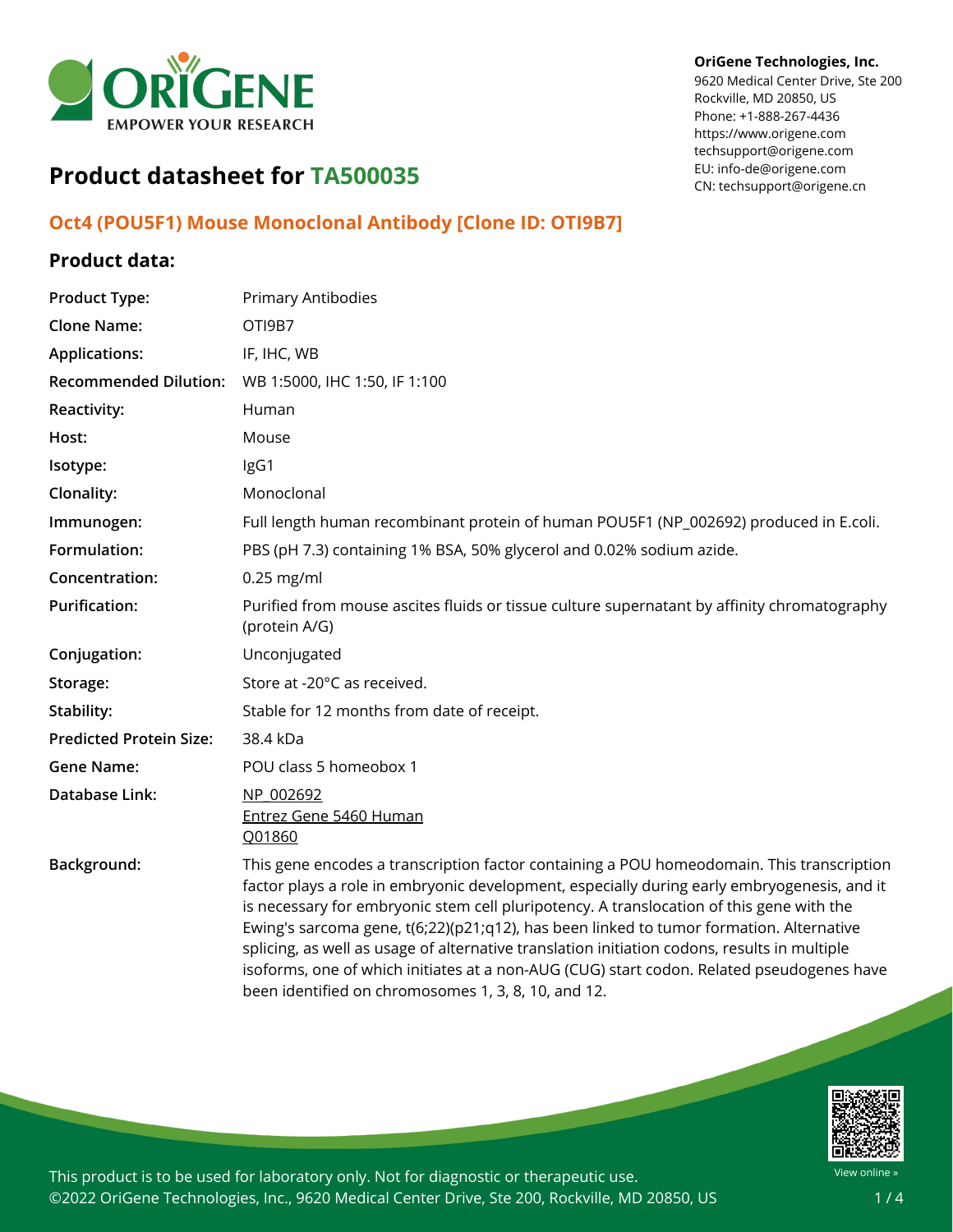#### ORIGENE **Oct4 (POU5F1) Mouse Monoclonal Antibody [Clone ID: OTI9B7] – TA500035**

**Synonyms:** Oct-3; Oct-4; OCT3; OCT4; OTF-3; OTF3; OTF4

**Protein Families:** Adult stem cells, Cancer stem cells, Embryonic stem cells, Induced pluripotent stem cells, Stem cell - Pluripotency, Transcription Factors

#### **Product images:**

| 188          |  |
|--------------|--|
| 98           |  |
| 62           |  |
| 49           |  |
| 38           |  |
| 28           |  |
|              |  |
| $17$<br>$14$ |  |
| 6            |  |
|              |  |

HEK293T cells were transfected with the pCMV6- ENTRY control (Cat# [PS100001], Left lane) or pCMV6-ENTRY OCT4 (Cat# [RC211998], Right lane) cDNA for 48 hrs and lysed. Equivalent amounts of cell lysates (5 ug per lane) were separated by SDS-PAGE and immunoblotted with anti-OCT4(Cat# TA500035). Positive lysates [LY400950] (100ug) and [LC400950] (20ug) can be purchased separately from OriGene.



Western blot analysis of extracts (10ug) from 1 cell line by using anti-OCT4 monoclonal antibody at 1:200 dilution.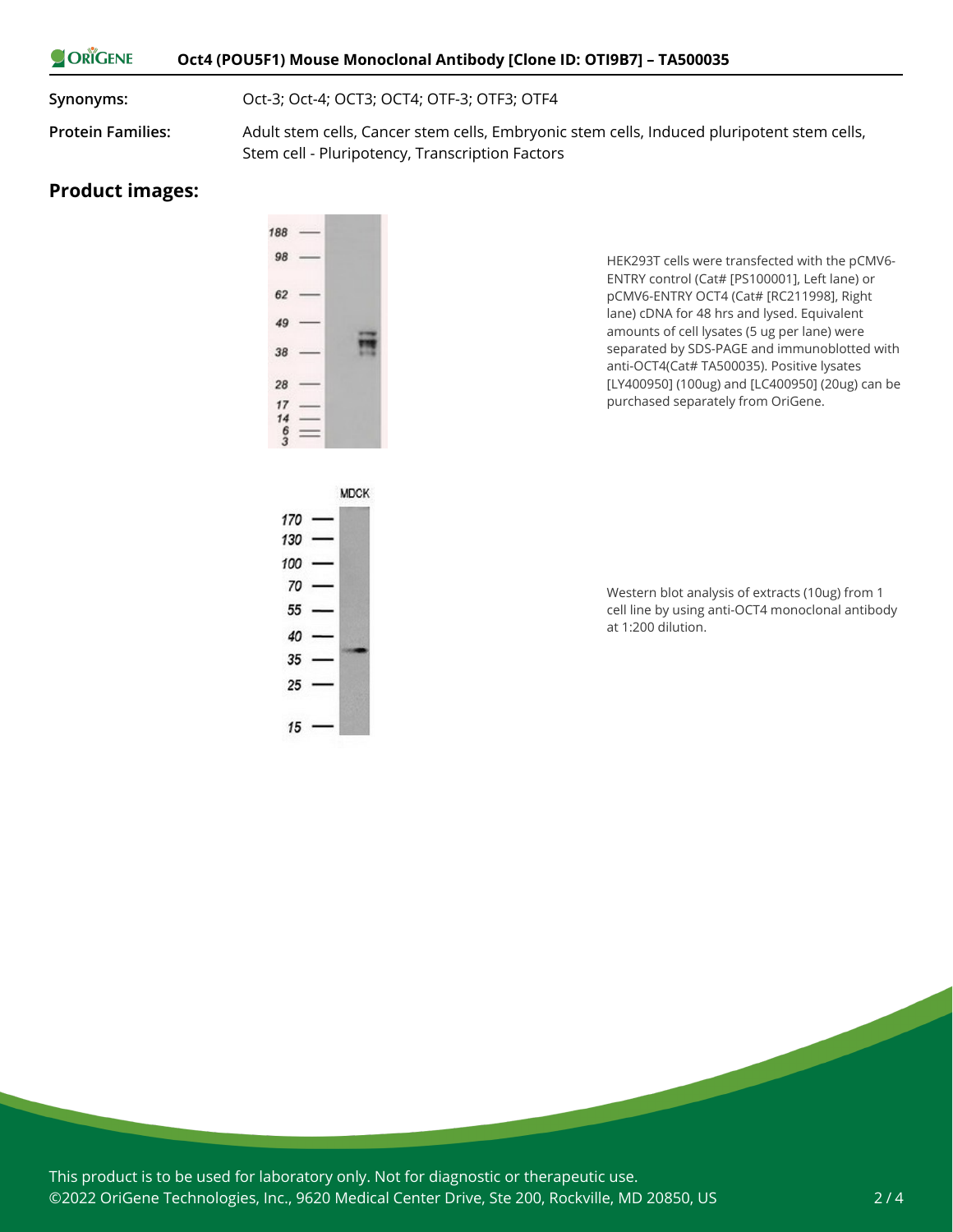ORIGENE



Immunohistochemical staining of paraffinembedded Human lung tissue within the normal limits using anti-OCT4 mouse monoclonal antibody. (Heat-induced epitope retrieval by 10mM citric buffer, pH6.0, 100°C for 10min, TA500035)

Immunohistochemical staining of paraffinembedded Human Ovary tissue within the normal limits using anti-OCT4 mouse monoclonal antibody. (Heat-induced epitope retrieval by 10mM citric buffer, pH6.0, 100°C for 10min, TA500035)

Immunohistochemical staining of paraffinembedded Human endometrium tissue within the normal limits using anti-OCT4 mouse monoclonal antibody. (Heat-induced epitope retrieval by 10mM citric buffer, pH6.0, 100°C for 10min, TA500035)